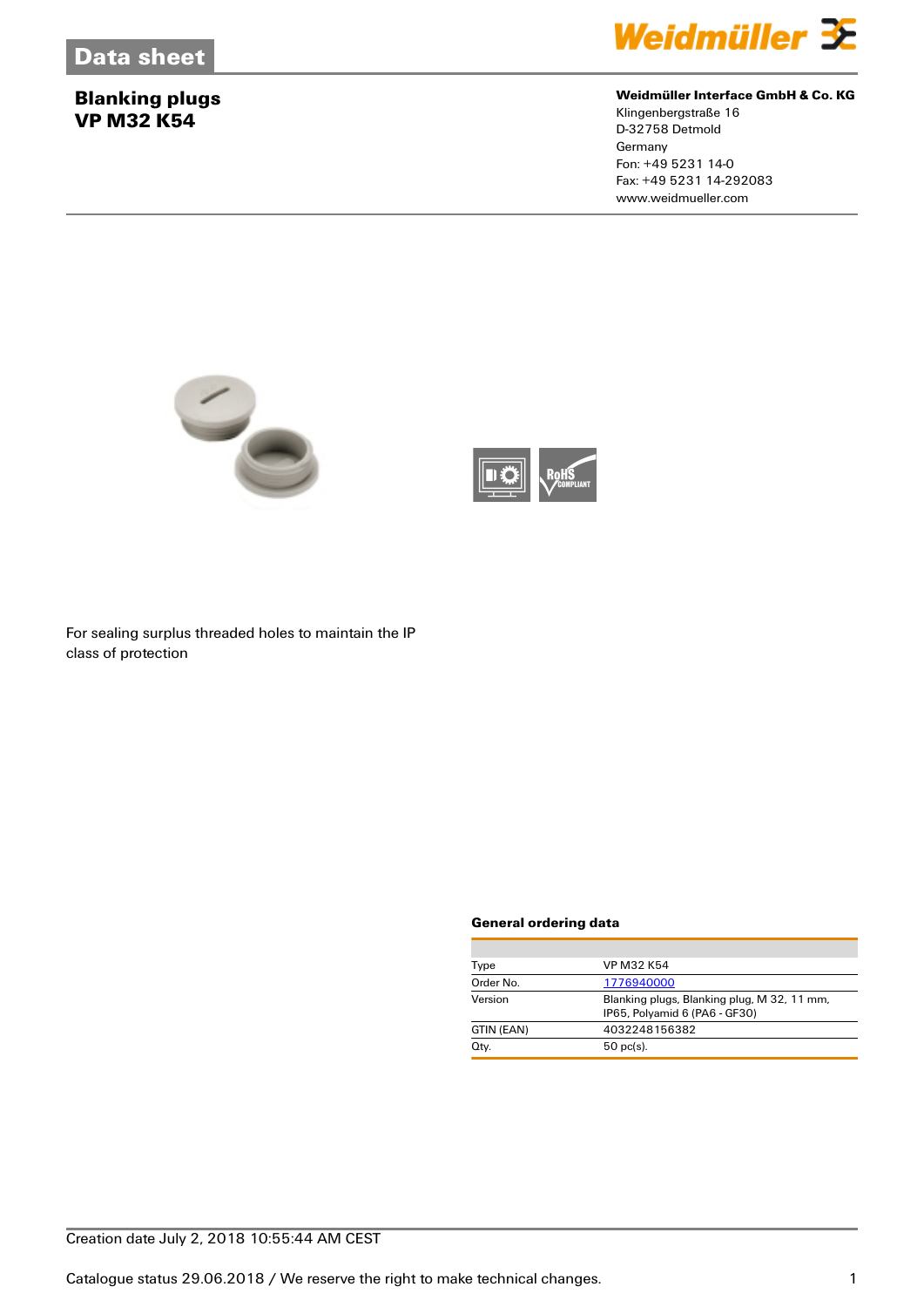## **Blanking plugs VP M32 K54**

# **Technical data**

**Dimensions and weights**



#### **Weidmüller Interface GmbH & Co. KG**

Klingenbergstraße 16 D-32758 Detmold Germany Fon: +49 5231 14-0 Fax: +49 5231 14-292083

| Length                            | 7 mm                                                                                                         | Length (inches)                   | 0.276 inch       |  |
|-----------------------------------|--------------------------------------------------------------------------------------------------------------|-----------------------------------|------------------|--|
| Net weight                        | 6.4 <sub>g</sub>                                                                                             |                                   |                  |  |
| <b>General information</b>        |                                                                                                              |                                   |                  |  |
|                                   |                                                                                                              |                                   |                  |  |
| Cable gland                       | metric                                                                                                       | <b>External thread</b>            | M 32             |  |
| Head diameter                     | 37 mm                                                                                                        | Length of thread                  | $11$ mm          |  |
| Material                          | Polyamid 6 (PA6 - GF30)                                                                                      | Operating temperature range, max. | 100 °C           |  |
| Operating temperature range, min. | -40 $^{\circ}$ C                                                                                             | Pitch of thread                   | $1.5 \text{ mm}$ |  |
| Protection degree                 | <b>IP54</b>                                                                                                  | Protection degree with GWDR       | <b>IP65</b>      |  |
| UL 94 flammability rating         | $V-2$                                                                                                        |                                   |                  |  |
| <b>Classifications</b>            |                                                                                                              |                                   |                  |  |
|                                   |                                                                                                              |                                   |                  |  |
| <b>ETIM 3.0</b>                   | EC000032                                                                                                     | <b>ETIM 4.0</b>                   | EC000032         |  |
| <b>ETIM 5.0</b>                   | EC000032                                                                                                     | <b>ETIM 6.0</b>                   | EC000451         |  |
| <b>UNSPSC</b>                     | 30-21-18-01                                                                                                  | eClass 5.1                        | 27-14-91-10      |  |
| eClass 6.2                        | 27-14-91-10                                                                                                  | eClass 7.1                        | 27-14-91-10      |  |
| eClass 8.1                        | 27-14-91-10                                                                                                  | eClass 9.0                        | 27-14-44-33      |  |
| eClass 9.1                        | 27-14-44-33                                                                                                  |                                   |                  |  |
| <b>Product information</b>        |                                                                                                              |                                   |                  |  |
|                                   |                                                                                                              |                                   |                  |  |
| Descriptive text ordering data    | Other versions available on request. The blanking plugs must be tightened "hand-tight" with the screwdriver. |                                   |                  |  |
| Descriptive text technical data   | Optional sealing ring                                                                                        |                                   |                  |  |
| <b>Approvals</b>                  |                                                                                                              |                                   |                  |  |
|                                   |                                                                                                              |                                   |                  |  |
| Approvals                         |                                                                                                              |                                   |                  |  |
| <b>ROHS</b>                       | Conform                                                                                                      |                                   |                  |  |
| <b>Downloads</b>                  |                                                                                                              |                                   |                  |  |
|                                   |                                                                                                              |                                   |                  |  |
| Brochure/Catalogue                | <b>CAT 3 HDC 17/18 EN</b><br><b>CAT 5 ENCL 17/18 EN</b>                                                      |                                   |                  |  |
| <b>Engineering Data</b>           | <b>EPLAN, WSCAD</b>                                                                                          |                                   |                  |  |